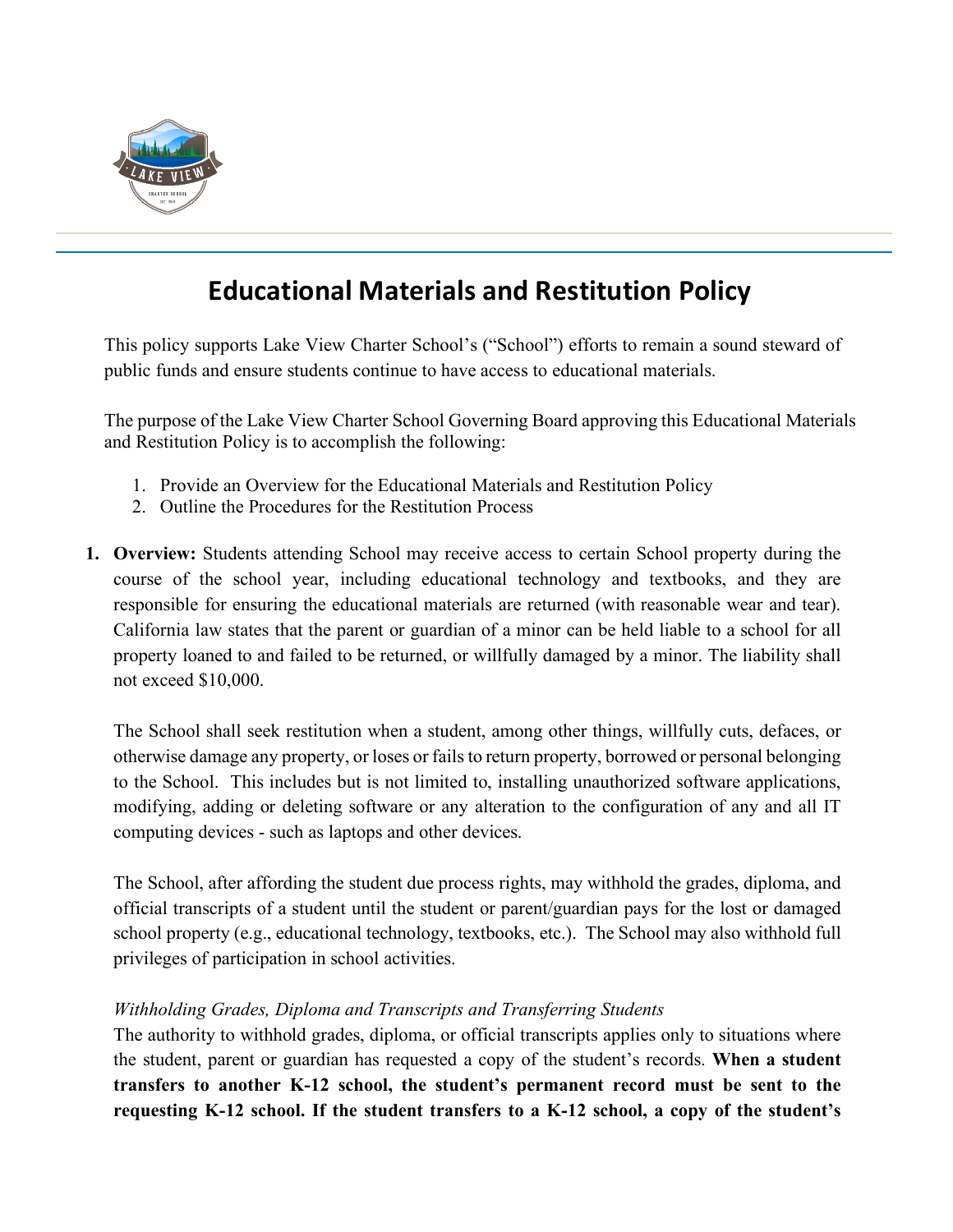**permanent record must be sent to the requesting district.** The permanent record, or copy, must be sent even though there may be charges or fees owed by the student, parent, or guardian. In such cases, upon sending the permanent student record to the new (receiving) school, the new school shall be notified of the restitution debt.

# **2. Procedures:**

1. School shall use inventory systems clearly identify the student and type of school property issued to the student.

2. School shall implement a restitution process by which students are afforded the opportunity to return the missing property or pay for the damages. Assuming the student returns the missing property or pays for damages, the debt is discharged and any withheld grades, diploma, or official transcripts of the student shall be released and the full privileges of participation in school activities shall be restored.

3. School shall follow the due process procedure listed below that allows the parent/guardian or student an opportunity to review and respond to the imposition of any fees or charges resulting from this policy.

a. The School shall provide the parent/guardian written notice of alleged loss or damage of school property ("Written Notice").

b. The Written Notice will inform families the School may contact law enforcement and/or refer the debt to a collections agency.

c. If the parent/guardian disagrees with the School's Written Notice, they may appeal the Written Notice in writing to **[INSERT SCHOOL OFFICIAL]**. The parent/guardian's appeal should explain why a fee or charge should not be imposed in response to the Written Notice.

d. After reviewing any information provided by the parent/ guardian, the Principal (or his/her designee) shall decide whether or not to withhold grades, diploma, or official transcripts and/or impose the fee for damages. The parent/guardian shall be notified in writing of the decision. The written decision of the Principal is final. There is no appeal beyond the school level.

4. Upon receiving notification of the School's decision ("Second Written Notice"), the parent or guardian must pay the outstanding obligation payable to the School or return missing property.

5. If the parent/guardian does not respond to the Written Notice or if a parent/guardian loses their appeal, School may withhold the transcript, diploma, and grades until the debt is resolved.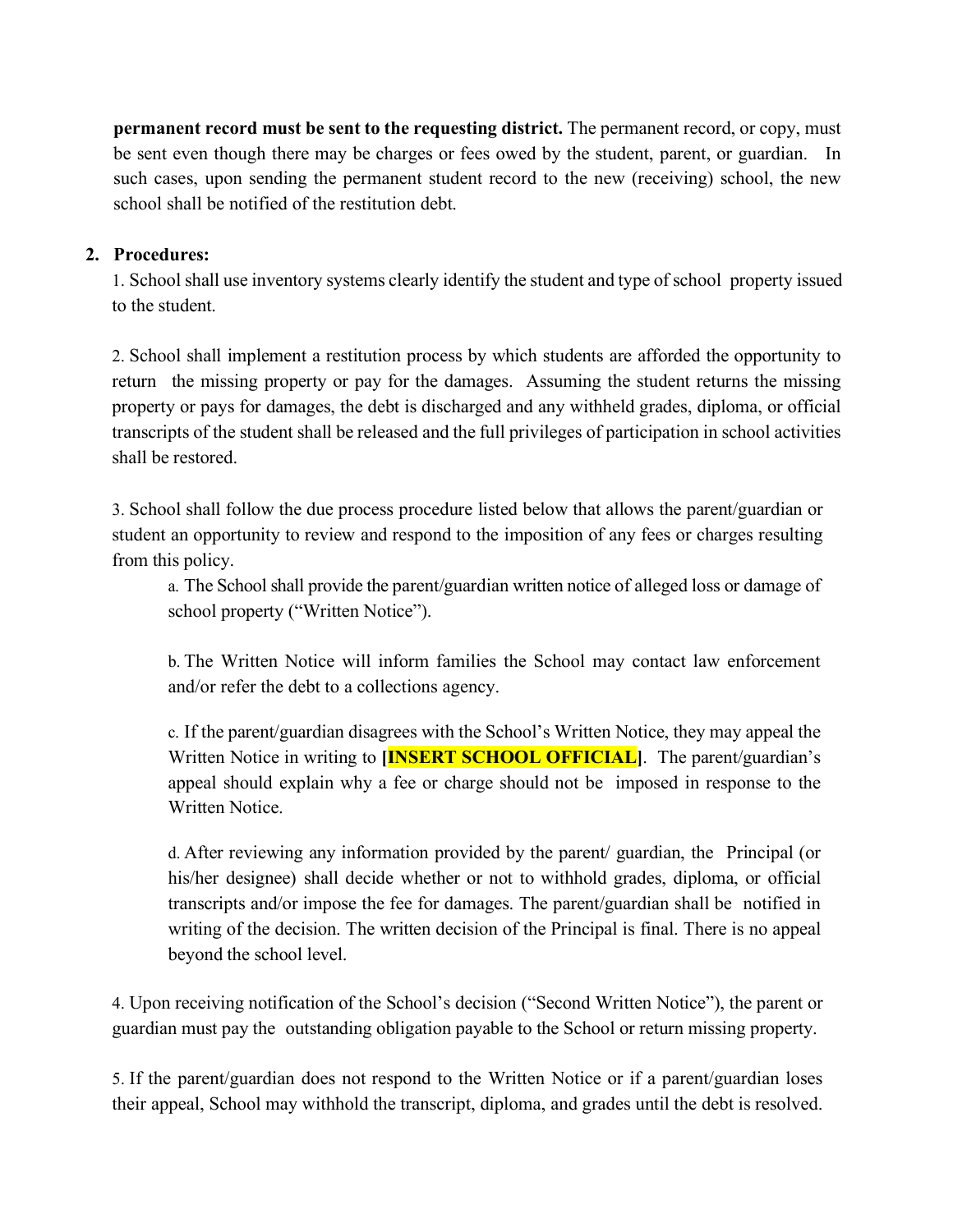The Second Written Notice shall explain if the School is withholding the transcript, diploma, and grades until the parent/guardian pays or remedies the outstanding debt.

6. Upon receiving payment or the unreturned educational materials in satisfactory condition (e.g., reasonable wear and tear), the School shall ensure the debt is discharged. If the School withheld student's grades, diploma, and/or official transcripts, School shall release grades, diploma, and/or transcripts.

7. The purpose of this policy is to provide families reasonable opportunity to return missing educational equipment or pay for damaged and missing school property to avoid the School having to seek a legal recourse. If the Second Written Notice is unsuccessful, the School may consider referring the debt to a collections agency as a last resort.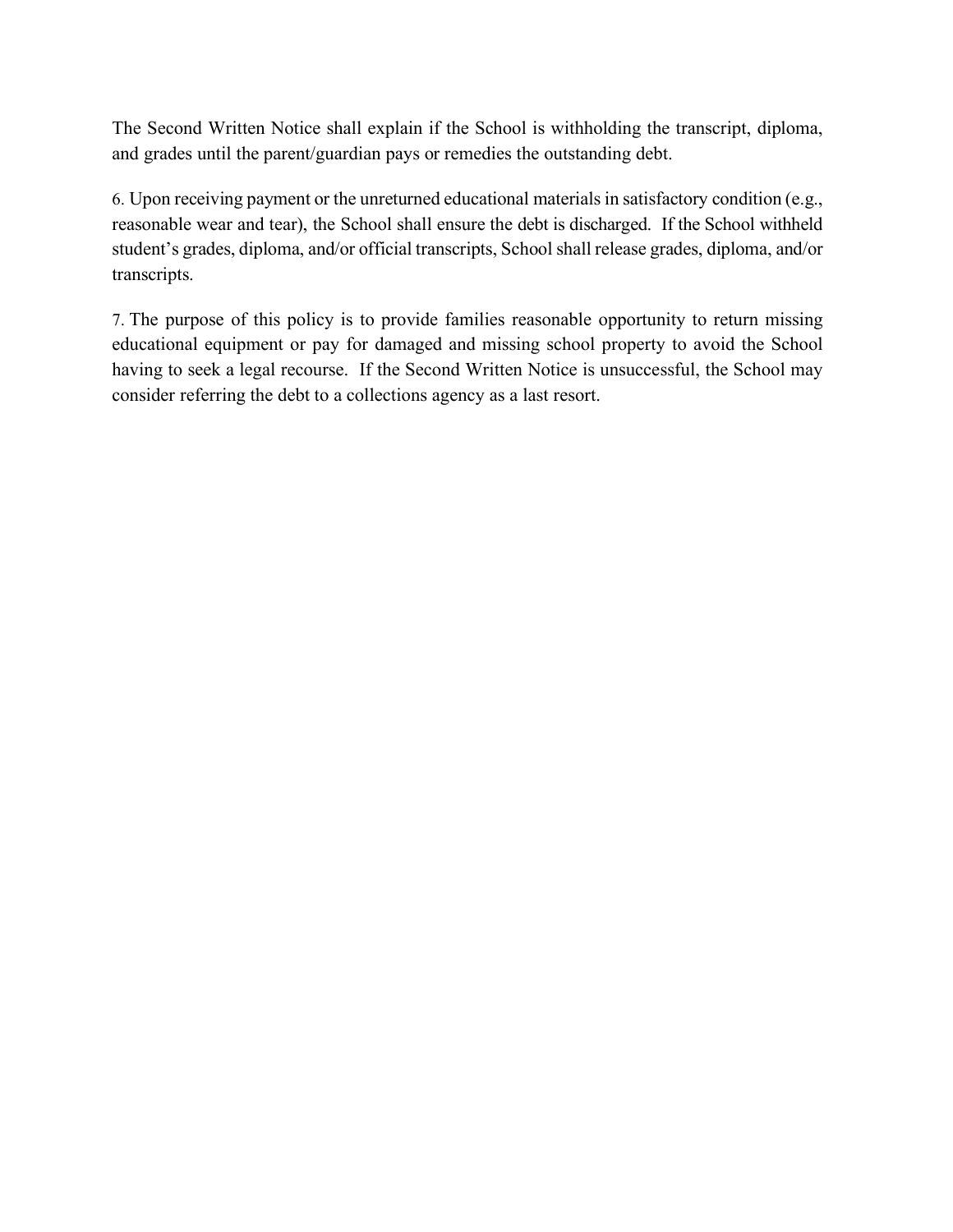#### SAMPLE WRITTEN NOTICE FOR OVERDUE MATERIALS

#### **RE: WRITTEN NOTICE OF OVERDUE MATERIALS & UNPAID FINES**

Dear Parent or Guardian:

As part of [**INSERT STUDENT NAME]**'s enrollment with Lake View Charter School ("School"), your child was given access to school property for **[INSERT SCHOOL YEAR]**. You were required to return these educational materials at the end of the school year. You have failed to return the following: **[INSERT PROPERTY]**.

California law provides that parents/guardians are responsible for school property loaned to students; therefore, we are requiring that the materials listed above be returned or payment of **[INSERT COST OF PROPERTY]** by [**INSERT DUE DATE**].

**The School is authorized to withhold the grades, diploma, and official transcripts of the student, or to deny participation in school activities that are deemed until the debt is addressed. If you do not resolve this debt, the School may contact law enforcement for theft or refer this debt to a collections agency.**

You have an opportunity to appeal the imposition of any fees or charges. If you wish to appeal this notice, you must provide a written appeal to **[INSERT NAME AND CONTACT INFORMATION** by **[INSERT DUE DATE – Same one as due date for payment**]. This appeal must include the reasons why a fee should not be imposed.

If an appeal is submitted, after reviewing any information provided by the parent/guardian and student, the Principal (or his/her designee) shall determine whether or not to withhold grades, diploma, or official transcripts and/or impose the fee for damages. The parent/guardian and student shall be notified in writing of the decision. The decision is final. There is no appeal beyond the school level.

If you do not file an appeal or if the School confirms you owe the amount described above after the appeal, you are required to make a payment to the School to resolve the debt incurred for not returning School property. The School, in its discretion, may withhold grades, diplomas, and official transcripts until this debt is discharged.

If you have any questions or concerns about this letter, please contact the Executive Director, Julie Haycock, julie.haycock@sequoiagrove.org.